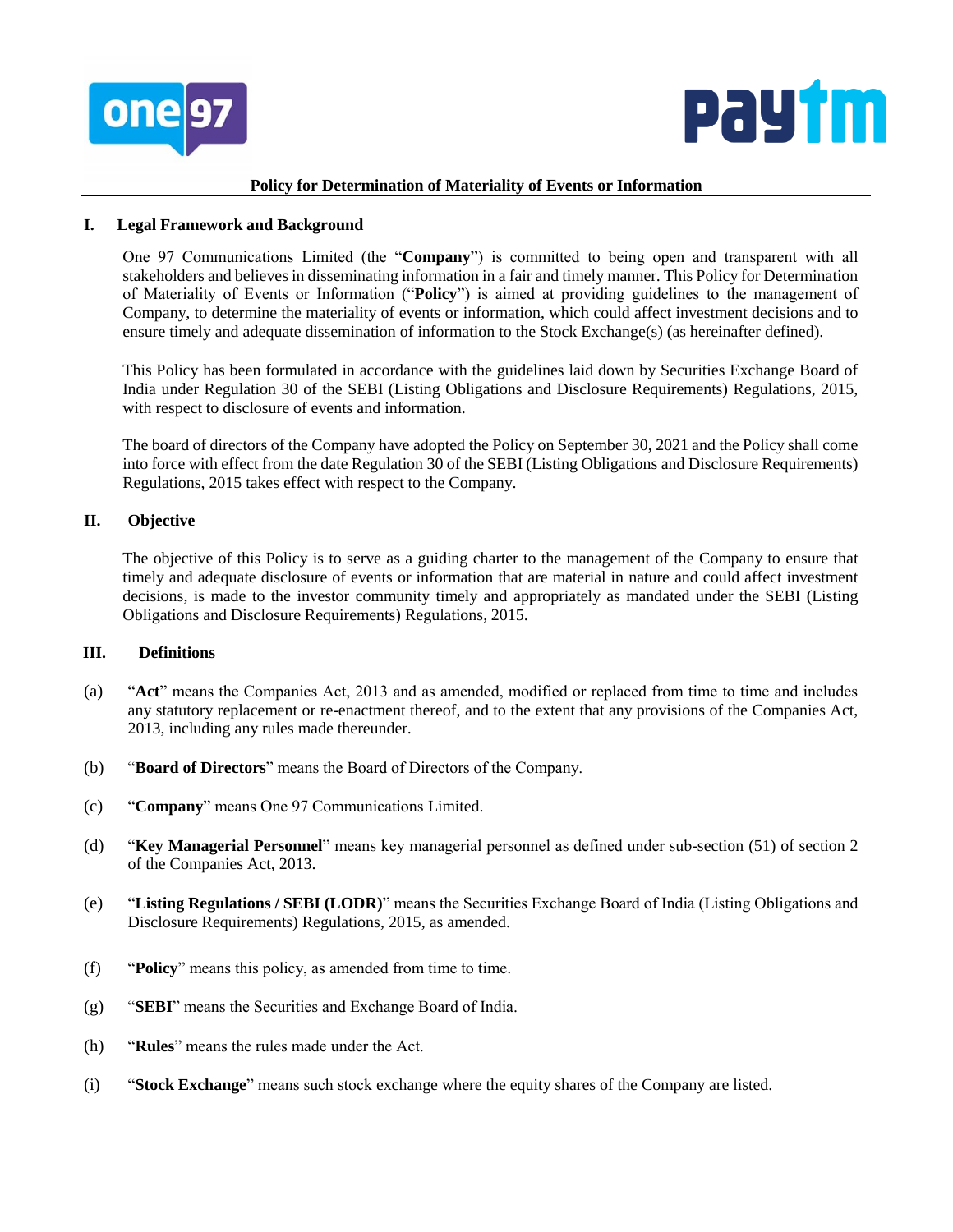



All other words and expressions used but not defined in this Policy, but defined in the SEBI Act, 1992, Act, the Securities Contracts (Regulation) Act, 1956, the Depositories Act, 1996 and/or the rules and regulations made thereunder shall have the same meaning as respectively assigned to them in such acts or rules or regulations or any statutory modification or re-enactment thereto, as the case may be.

# **IV. Events or information which are deemed to be material events**

The Company shall, disclose all such events pertaining to itself and/or its material subsidiary(ies), which are specified in **Para A of Part A of Schedule III of the Listing Regulations** (as may be applicable / amended from time to time). Notwithstanding anything contained in this Policy, the Company shall at all times be required to disclose all such events as are specified under sub-regulation (2) of Regulation 30 of the Listing Regulations.

### **V. Events or information which are dependent on application of guidelines for materiality**

The Company shall, disclose all such events pertaining to itself and/or its material subsidiary(ies), which are specified in **Para B of Part A of Schedule III of the Listing Regulations** pursuant to this Policy.

The guidelines for determining materiality of events or information are set out below.

- (a) omission of any disclosure which is likely to result in alteration (including but not limited to discontinuation) of information that was previously made publicly available by the Company;
- (b) the omission of which is likely to result in significant market reaction if the said omission came to light at a later date; or
- (c) which in the opinion of the Board of Directors of Company, is considered material.

#### **VI. Any other information or event which is to be disclosed by the Company**

Events of the Company to which neither Para A nor B of Schedule III apply, should be disclosed if such events are considered as material by the Company.

The Company shall disclose major developments that are likely to affect its business, e.g. emergence of new technologies, expiry of patents, any change of accounting policy that may have a significant impact on the accounts, etc. and any other information which is exclusively available with the Company and which may be necessary to enable the holders of securities to review their position and to avoid creation of a false market for equity shares of the Company.

The Company may at its own discretion, confirm or deny any reported event or information to stock exchange(s).

## **VII. Key managerial personnel (KMP) for the purpose of determining materiality of an event or information and for the purpose of making disclosures to stock exchange**

The following KMPs are hereby severally authorized by Board of Directors for the purpose of determining materiality of an event or information and for the purpose of making disclosures to Stock Exchange(s) ("**Authorised Person(s)**"):

- (a) Chief Executive Officer (CEO) & Managing Director
- (b) Chief Financial Officer
- (c) Company Secretary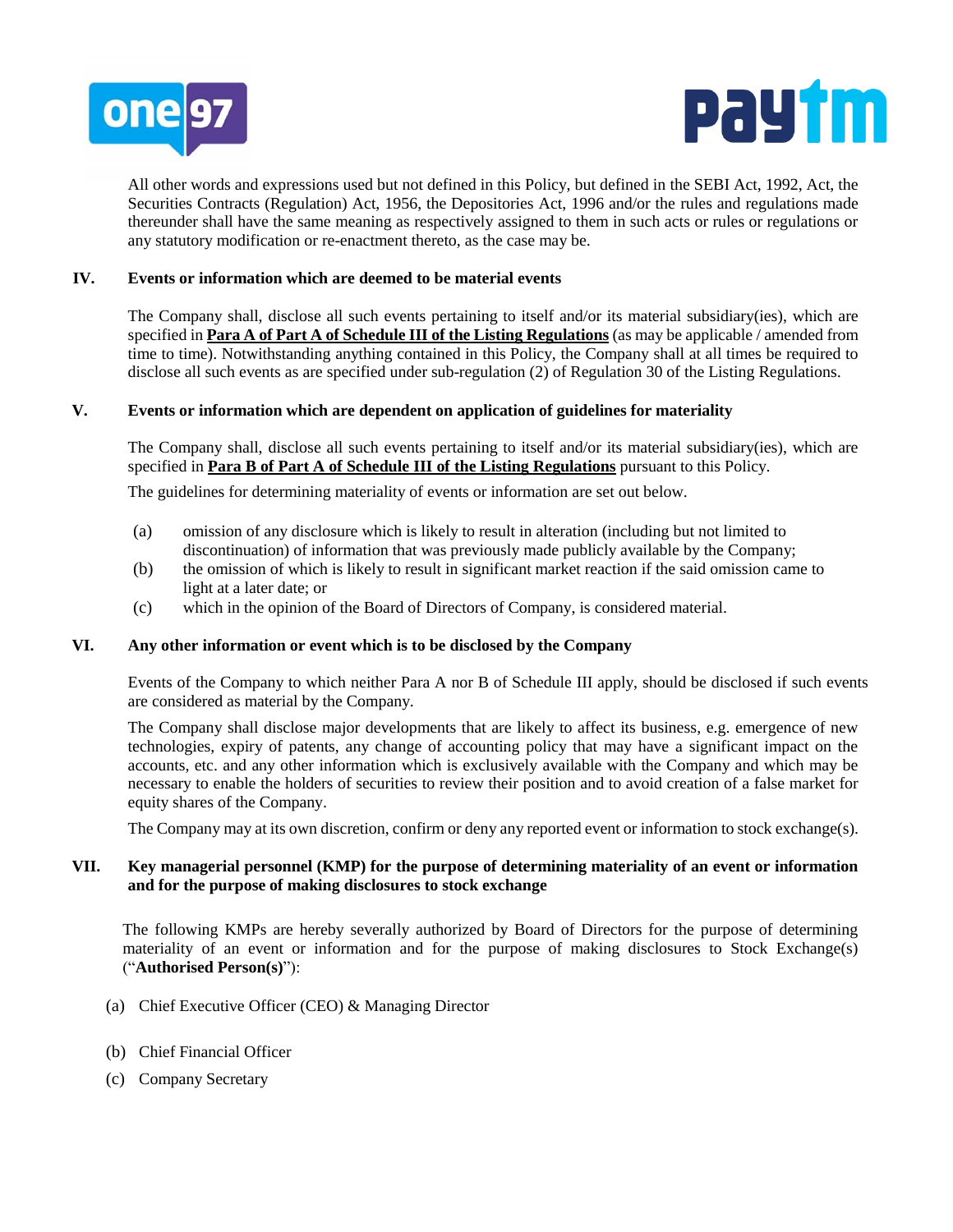



The Authorised Person shall have the powers and responsibilities as specified in this clause:

- (a) To take a view on the materiality of an event which may qualify for disclosure and resolve any computation and interpretation issues whilst making the materiality assessment.
- (b) To determine the appropriate time at which the disclosures are to be made to the stock exchanges, based on an assessment of actual time of occurrence of an Event to be reported.
- (c) To review and finalise the details to be disclosed, in consultation with CEO  $\&$  Managing Director of the Company ("**MD & CEO**").
- (d) To make disclosures updating material developments on a regular basis, till such time the event is resolved/closed, with relevant explanations.
- (e) To consider such other events that may require disclosure to be made to the stock exchanges which are not explicitly defined in the SEBI Listing Regulations and determine the materiality, appropriate time and contents of disclosure for such matters
- (f) To formulate operational guidelines for deployment of this Policy.

The materiality of events outlined above are indicative in nature. Accordingly, the Authorized Person/s shall exercise his/her own judgment while assessing the materiality of events / information associated with the Company.

#### **VIII. Disclosure Process**

- (a) Any event purported to be reported under Regulation 30 of SEBI Listing Regulations shall be informed to the Authorised Person on an immediate basis upon occurrence, with adequate supporting data/information to facilitate a prompt and appropriate disclosure. Any other Event, even if not covered under the SEBI Listing Regulations but is potentially of price sensitive nature or non-disclosure of which would result in discontinuity or alteration of publicly available information or is likely to result in a significant market reaction if disclosed at a later date, must also be informed, for further evaluation to the Authorised Person.
- (b) The Authorised Person will be responsible for ascertaining whether an event is to be reported on the basis of nature of information, applicability of deeming provisions, relevant impact in terms of discontinuity of market information and materiality. The secretarial, finance and compliance teams shall assist the Authorised Person in such assessment.
- (c) After evaluation, the Authorised Person shall issue a suitable disclosure notification to the stock exchanges, in consultation with the MD & CEO. The secretarial team shall assist Authorised Person in such issuance.
- (d) The Company shall use the electronic facilities provided by the stock exchanges for dissemination in the first instance. Information may subsequently also be disclosed via other media, including the press, website and direct email.
- (e) Statutory timeframes for disclosure shall be adhered with. Delay, if any, should be sufficiently explained along with the disclosure.